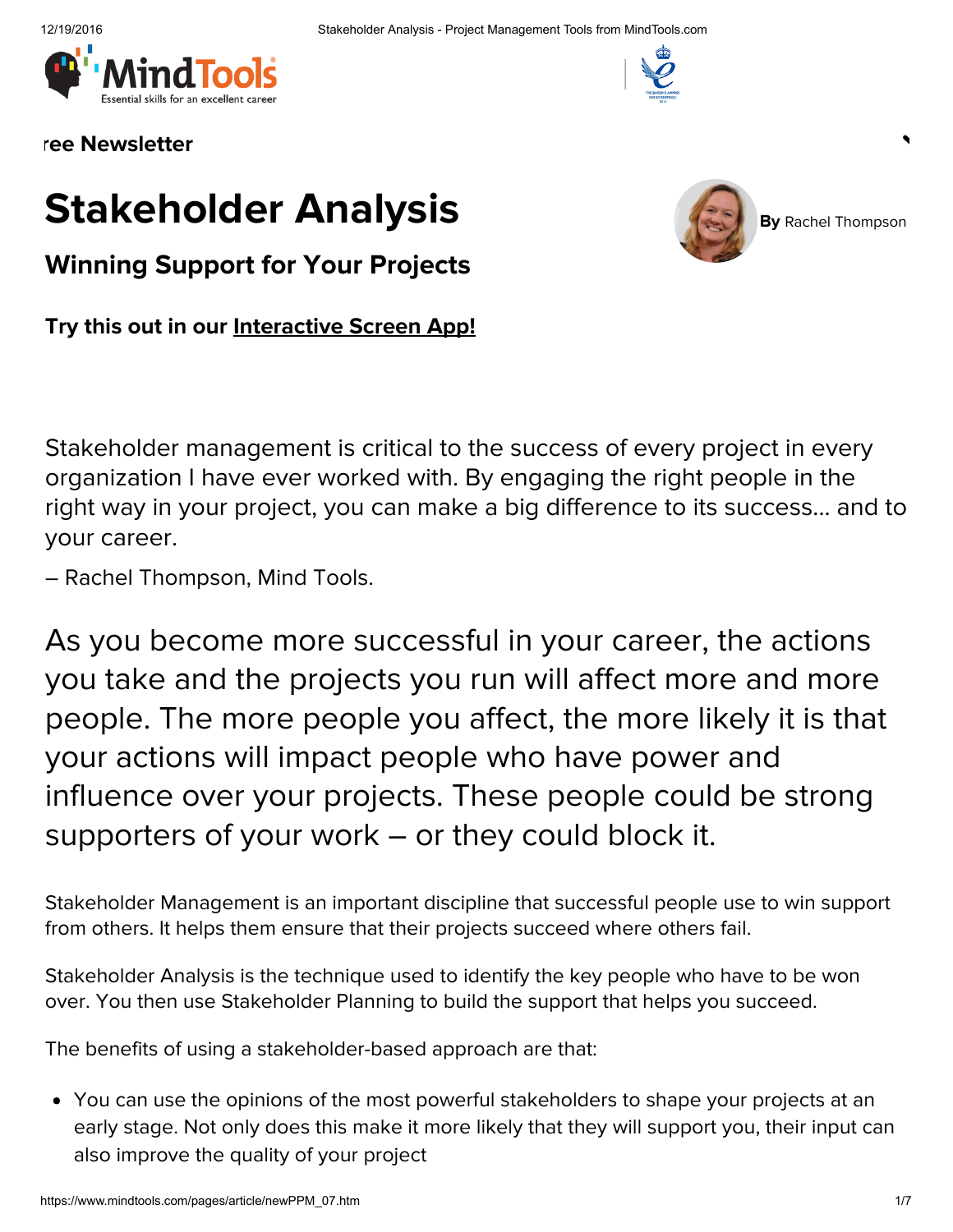- Gaining support from powerful stakeholders can help you to win more resources this makes it more likely that your projects will be successful
- By communicating with stakeholders early and frequently, you can ensure that they fully understand what you are doing and understand the benefits of your project – this means they can support you actively when necessary
- You can anticipate what people's reaction to your project may be, and build into your plan the actions that will win people's support.

## How to Use the Tool

The first step in Stakeholder Analysis is to identify who your stakeholders are. The next step is to work out their power, influence and interest, so you know who you should focus on. The final step is to develop a good understanding of the most important stakeholders so that you know how they are likely to respond, and so that you can work out how to win their support – you can record this analysis on a stakeholder map.

Alter you have used this tool and created a stakeholder map, you can use<br><mark>planning</mark> © tool to plan how you will communicate with each stakeholder. [After you have used this tool and created a stakeholder map, you can use the](https://www.mindtools.com/pages/article/newPPM_08.htm) **stakeholder** 

The steps are explained in detail below:

#### Step 1 – Identify Your Stakeholders

The first step in your Stakeholder Analysis is to <mark>brainstorm</mark> @ who your stakeholders are. As part of this, think of all the people who are affected by your work, who have influence or power over it, or have an interest in its successful or unsuccessful conclusion.

The table below shows some of the people who might be stakeholders in your job or in your projects:

| Your boss                             | Shareholders     | Government                            |
|---------------------------------------|------------------|---------------------------------------|
| Senior executives                     |                  | Alliance partners Trades associations |
| Your coworkers                        | <b>Suppliers</b> | The press                             |
| Your team                             | Lenders          | Interest groups                       |
| Customers                             | Analysts         | The public                            |
| Prospective customers Future recruits |                  | The community                         |
| Your family                           |                  |                                       |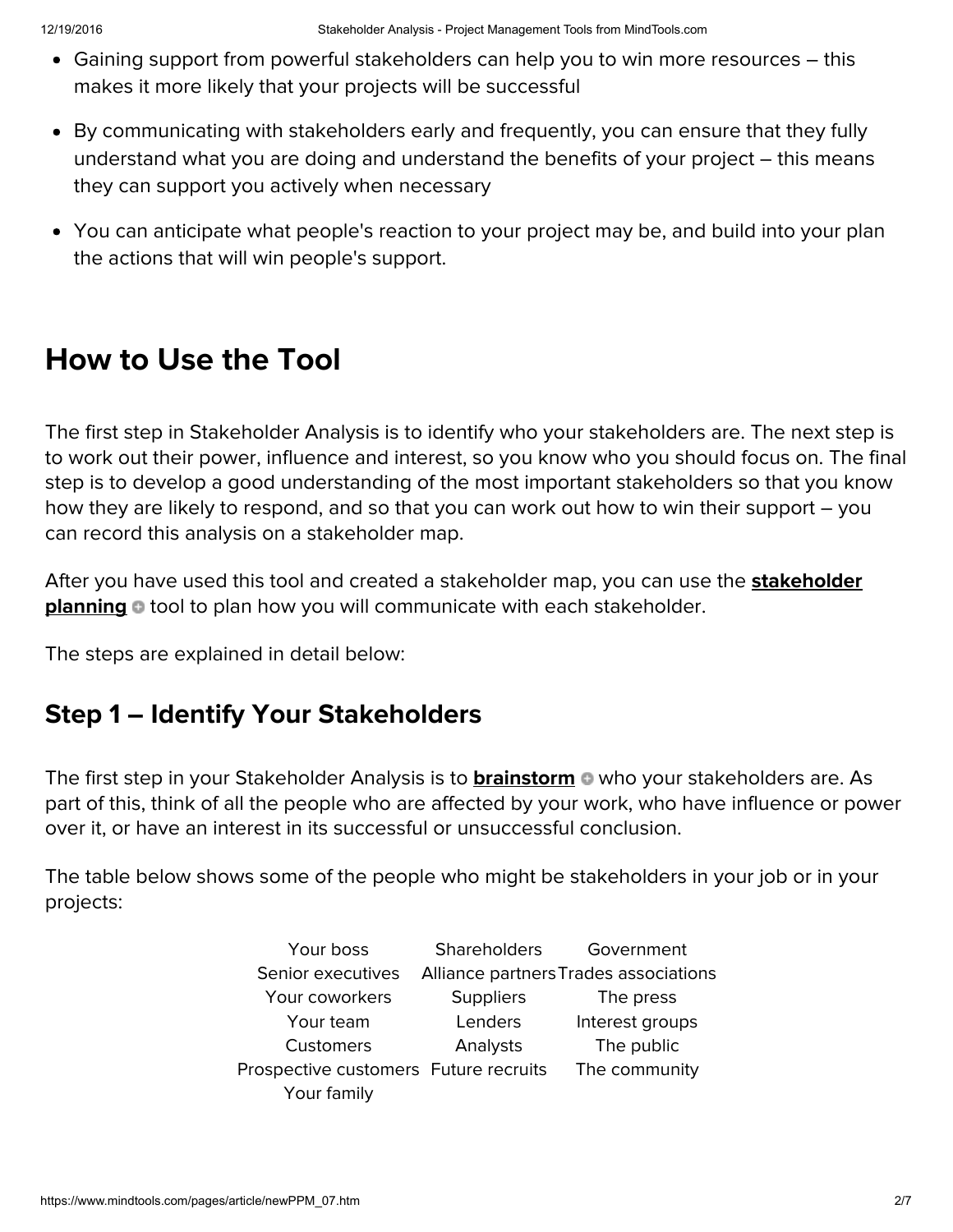Remember that although stakeholders may be both organizations and people, ultimately you must communicate with people. Make sure that you identify the correct individual stakeholders within a stakeholder organization.

#### Step 2 – Prioritize Your Stakeholders

You may now have a long list of people and organizations that are affected by your work. Some of these may have the power either to block or advance. Some may be interested in what you are doing, others may not care.

Map out your stakeholders on our *[Interactive Screen App](#page-5-0)*, and classify them by their power over your work and by their interest in your work.



#### Figure1: Power/Interest Grid for Stakeholder Prioritization

For example, your boss is likely to have high power and influence over your projects and high interest. Your family may have high interest, but are unlikely to have power over it.

Someone's position on the grid shows you the actions you have to take with them: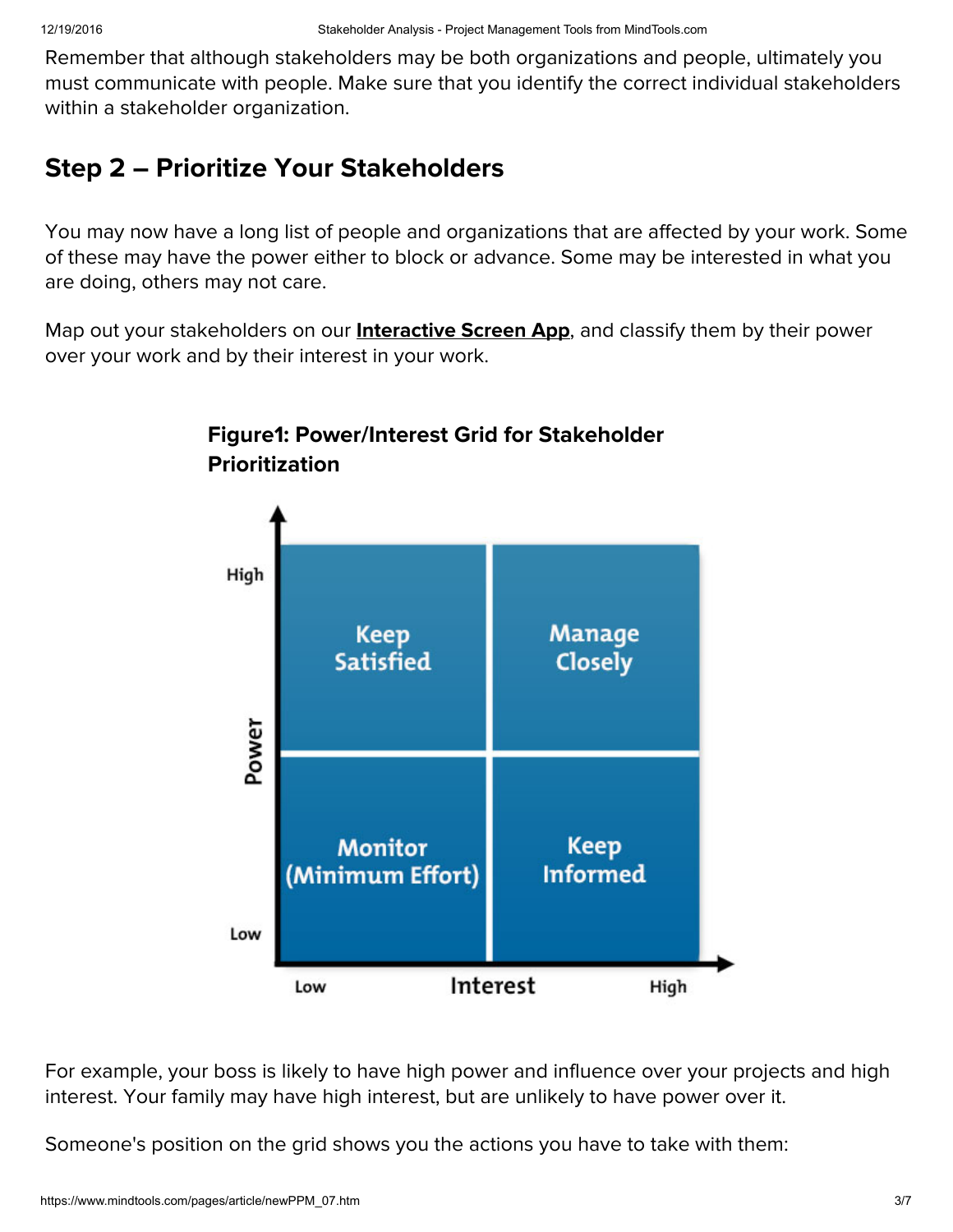- High power, interested people: these are the people you must fully engage and make the greatest efforts to satisfy.
- High power, less interested people: put enough work in with these people to keep them satisfied, but not so much that they become bored with your message.
- Low power, interested people: keep these people adequately informed, and talk to them to ensure that no major issues are arising. These people can often be very helpful with the detail of your project.
- Low power, less interested people: again, monitor these people, but do not bore them with excessive communication.

#### Step 3 – Understand Your Key Stakeholders

You now need to know more about your key stakeholders. You need to know how they are likely to feel about and react to your project. You also need to know how best to engage them in your project and how best to communicate with them.

Key questions that can help you understand your stakeholders are:

- What financial or emotional interest do they have in the outcome of your work? Is it positive or negative?
- What motivates them most of all?
- What information do they want from you?
- How do they want to receive information from you? What is the best way of communicating your message to them?
- What is their current opinion of your work? Is it based on good information?
- Who influences their opinions generally, and who influences their opinion of you? Do some of these influencers therefore become important stakeholders in their own right?
- If they are not likely to be positive, what will win them around to support your project?
- If you don't think you will be able to win them around, how will you manage their opposition?
- Who else might be influenced by their opinions? Do these people become stakeholders in their own right?

A very good way of answering these questions is to talk to your stakeholders directly – people are often quite open about their views, and asking people's opinions is often the first step in building a successful relationship with them.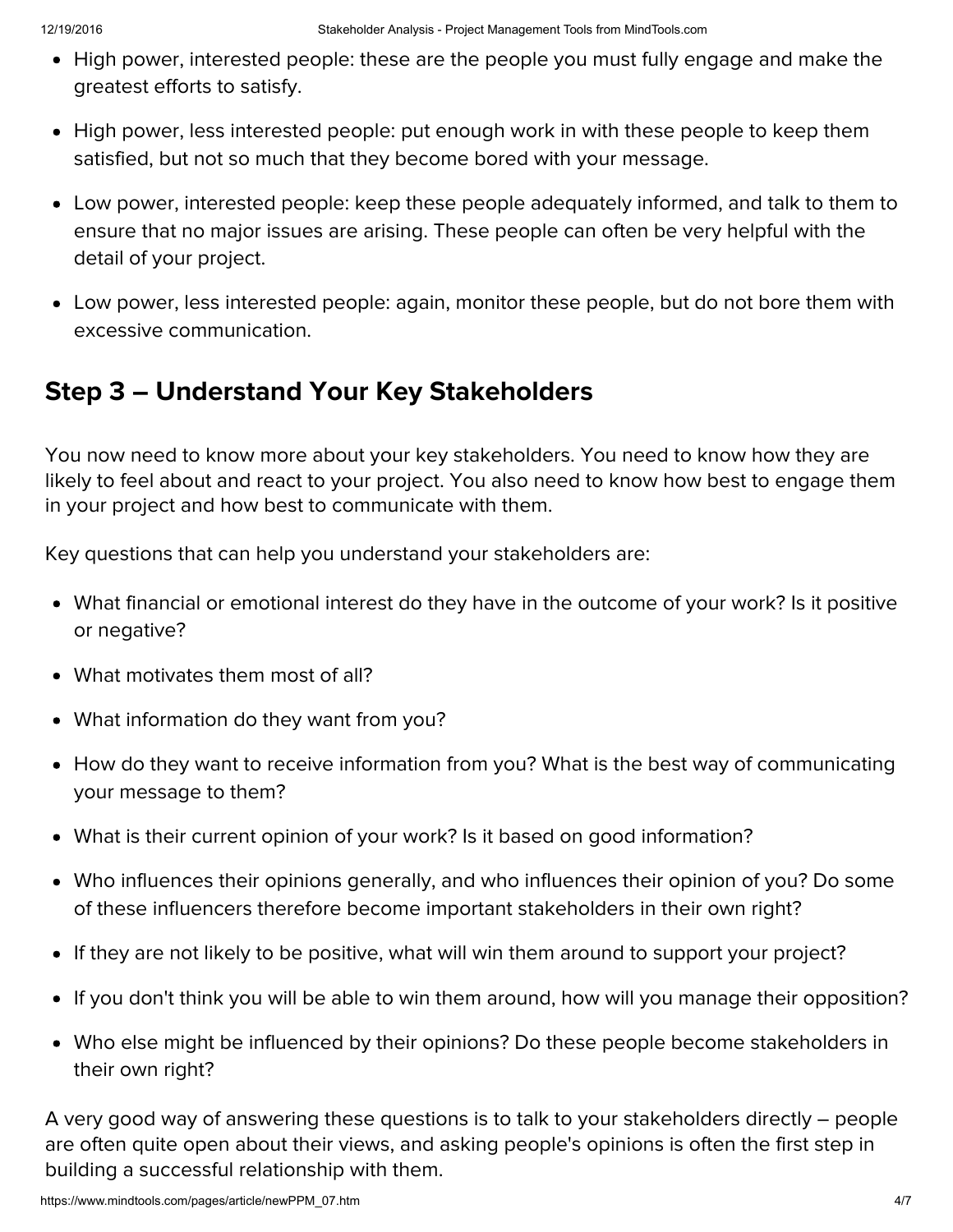You can summarize the understanding you have gained on the stakeholder map, so that you can easily see which stakeholders are expected to be blockers or critics, and which stakeholders are likely to be advocates and supporters or your project. A good way of doing this is by color coding: showing advocates and supporters in green, blockers and critics in red, and others who are neutral in orange.



Figure 2: Example Power/Interest Grid With Stakeholders Marked

Figure 2 shows an example of this – in this example, you can see that a lot of effort needs to be put into persuading Piers and Michael of the benefits of the project – Janet and Amanda also need to managed well as powerful supporters.

## Example

You can create your own example of Stakeholder Analysis at work – whether for your current role, a job you want to do, or a new project.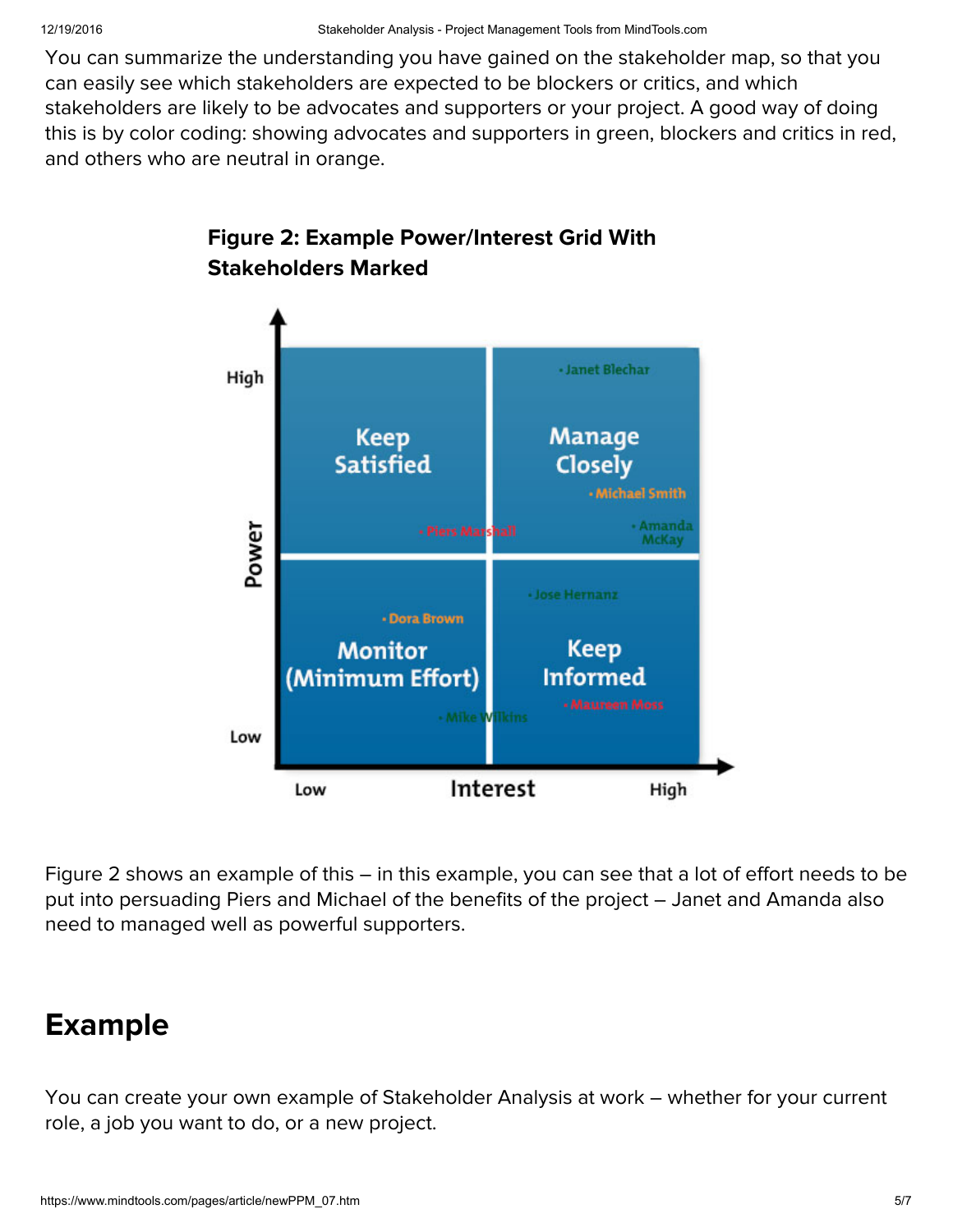Conduct a full stakeholder analysis. Ask yourself whether you are communicating as effectively as you should be with your stakeholders. What actions can you take to get more from your supporters or win over your critics?

<span id="page-5-0"></span>Add your stakeholders to our free *[Interactive Screen App](#page-5-0)* below. You can move your stakeholders around, or change their color, depending on what your full analysis reveals.



## Key Points

As the work you do and the projects you run become more important, you will affect more and more people. Some of these people have the power to undermine your projects and your position. Others may be strong supporters of your work.

Stakeholder Management is the process by which you identify your key stakeholders and win their support. Stakeholder Analysis is the first stage of this, where you identify and start to understand your most important stakeholders.